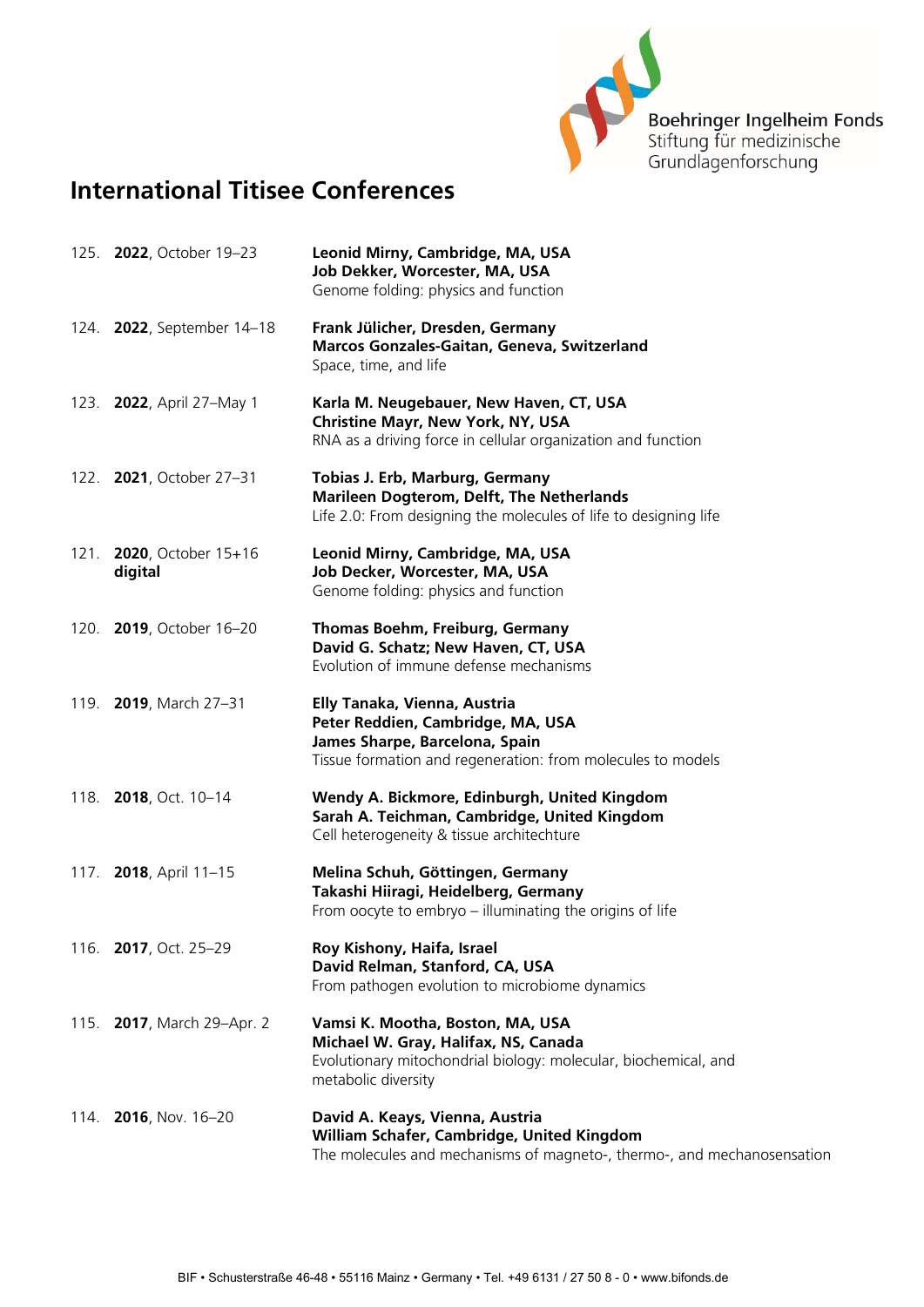|      | 113. 2016, April 6-10              | Jason Kerr, Bonn, Germany<br>Richard H.R. Hahnloser, Zurich, Switzerland<br>Loren L. Looger, Ashburn, VA, USA<br>Building tools for quantifying brain and behaviour                          |
|------|------------------------------------|----------------------------------------------------------------------------------------------------------------------------------------------------------------------------------------------|
|      | 112. <b>2015</b> , Oct. 21-25      | Jürgen A. Knoblich, Vienna, Austria<br>Hans Clevers, Utrecht, The Netherlands<br>Organoids: modelling, development, and disease in 3D culture                                                |
|      | 111. 2015, April 15-19             | Luke O'Neill, Dublin, Ireland<br>Michael P. Murphy, Cambridge, United Kingdom<br>Erika L. Pearce, St. Louis, MO, USA<br>Rediscovering Warburg – the role of metabolism in signalling disease |
|      | 110. <b>2014</b> , Oct. 8-12       | Holger Stark, Göttingen, Germany<br><b>Matthias Rief, Garching, Germany</b><br>Structure, forces, and dynamics of macromolecular complexes                                                   |
|      | 109. 2014, April 9-13              | Dan R. Littman, New York, NY, USA<br>Samuel I. Miller, Seattle, WA, USA<br>Philippe J. Sansonetti, Paris, France<br>Microbiome-host mutualism in the shaping of host immunity                |
|      | 108. <b>2013</b> , Oct. 23-27      | Angelika B. Amon, Cambridge, MA, USA<br>Don W. Cleveland, La Jolla, CA, USA<br>Causes and consequences of aneuploidy                                                                         |
|      | 107. 2013, March 5-10              | <b>Elena Conti, Martinsried, Germany</b><br>Anne Ephrussi, Heidelberg, Germany<br>RNA transport                                                                                              |
|      | 106. <b>2012</b> , Oct. 10-14      | Andrea Mussachio, Dortmund, Germany<br>50 years ITC<br>Tom Muir, New York, NY, USA<br>Reconstituting chromatin: from self-assembly to self-organisation                                      |
|      | 105. <b>2012</b> , March 28-Apr. 1 | Kai L. Simons, Dresden, Germany<br>Gisou van der Goot, Lausanne, Switzerland<br>Lipids as organisers of cell membranes                                                                       |
|      | 104. <b>2011</b> , Oct. 12-16      | Patrick Cramer, Munich, Germany<br>Genomic regulation                                                                                                                                        |
|      | 103. 2011, March 23-27             | Barry Dickson, Vienna, Austria<br>Genetic analysis of neural circuits                                                                                                                        |
|      | 102. <b>2010, Oct. 13-17</b>       | Thomas Jentsch, Berlin, Germany<br>Gary Lewin, Berlin, Germany<br><b>Christine Petit, Paris, France</b><br>Sensory transduction, the gateway to perception: mechanisms and pathology         |
| 101. | 2010, March 17-21                  | Jonathon Howard, Dresden, Germany<br>Julie Theriot, Stanford, CA, USA<br>Mechanics of cells and tissues: sensing, generating, and coordinating forces<br>in biological systems               |
| 100. | 2009, Oct. 14-18                   | Axel Meyer, Konstanz, Germany<br>Yves Van de Peer, Ghent, Belgium<br>Genome evolution and the origin of novel gene functions                                                                 |
| 99.  | 2009, March 25-29                  | Bernd Bukau, Heidelberg, Germany<br>Stefan Jentsch, Martinsried, Germany<br>Cellular safeguards and quality control                                                                          |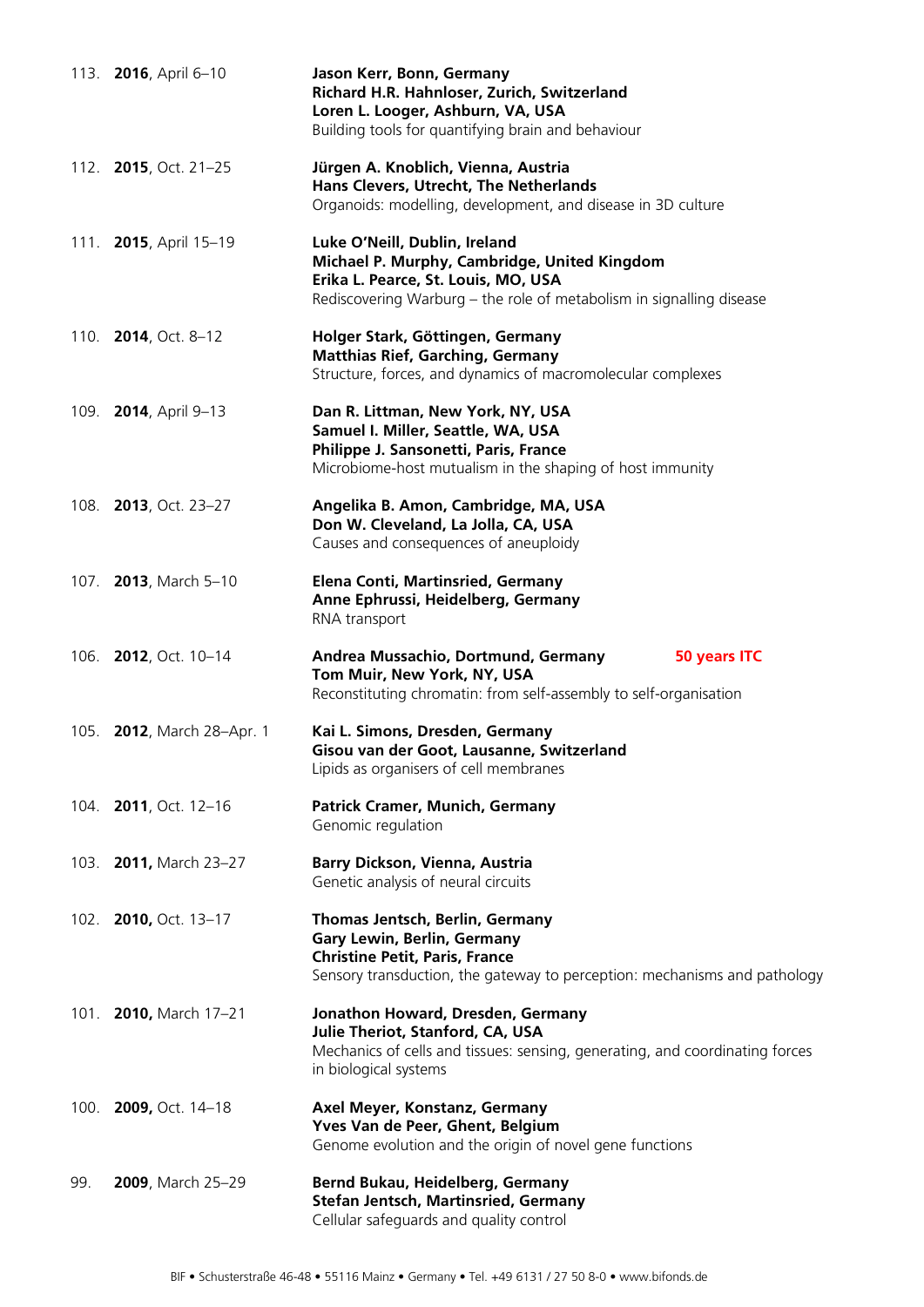| 98. | 2008, Nov. 5-9                 | Rudolf Jaenisch, Cambridge, MA, USA<br>Thomas Graf, Barcelona, Spain<br>Differentiation, reprogramming, and regeneration                                         |
|-----|--------------------------------|------------------------------------------------------------------------------------------------------------------------------------------------------------------|
| 97. | 2008, March 12-16              | Anne Ridley, London, United Kingdom<br><b>Matthias Peter, Zurich, Switzerland</b><br>Mechanisms of cell polarity                                                 |
| 96. | 2007, Nov. 14-18               | Stefan W. Hell, Göttingen, Germany<br>Jörg Enderlein, Jülich, Germany<br>Trends in biological optical microscopy                                                 |
| 95. | 2007, April 11-15              | Jan Hoeijmakers, Rotterdam, The Netherlands<br>Molecular basis of aging                                                                                          |
| 94. | 2006, Nov. 15-19               | <b>Wolf Singer, Frankfurt, Germany</b><br>The dynamical brain                                                                                                    |
| 93. | <b>2006</b> , March 29-April 2 | U. Benjamin Kaupp, Jülich, Germany<br>Michael Eisenbach, Rehovot, Israel<br>Mechanisms of chemotaxis                                                             |
| 92. | 2005, Oct. 19-23               | Meinrad Busslinger, Vienna, Austria<br>Stem cells and haematopoietic tumors                                                                                      |
| 91. | 2005, April 6-10               | Hidde Ploegh, Boston, USA<br>Cell biology meets the immune system: molecular aspects of host<br>pathogens interactions                                           |
| 90. | 2004, Oct. 21-24               | Thomas Tuschl, New York, USA<br>Thomas Jenuwein, Vienna, Austria<br>RNA silencing                                                                                |
| 89. | 2004, March 17-21              | Rudolf Valenta, Vienna, Austria<br>Thomas Brocker, Munich, Germany<br>From allergy to cancer: new perspectives for therapeutic vaccination                       |
| 88. | 2003, Oct. 22-26               | Jürgen Klingauf, Göttingen, Germany<br>Erwin Neher, Göttingen, Germany<br>Synaptic transmission: from molecules to circuits                                      |
| 87. | 2003, March 19-23              | <b>Christian Haass, Munich, Germany</b><br>Roger Nitsch, Zurich, Switzerland<br>Alzheimer's and Parkinson's disease: from basic science to therapeutic treatment |
| 86. | 2002, Oct. 23-27               | Franz Xaver Schmid, Bayreuth, Germany<br>Reinhard Sterner, Cologne, Germany<br>Protein design at the crossroad of biotechnology, chemistry, and evolution        |
| 85. | 2002, March 13-17              | Sabine Werner, Zurich, Switzerland<br>Clive Dickson, London, Great Britain<br>Growth factors in development, repair, and disease                                 |
| 84. | 2001, Oct. 24-28               | Alfred Wittinghofer, Dortmund, Germany<br>Alan Hall, London, Great Britain<br>The actin cytoskeleton: from signalling to bacterial pathogenesis                  |
| 83. | 2001, March 21-25              | Markus Hoth, Homburg, Germany<br>Veith Flockerzi, Homburg, Germany<br>Walther Stühmer, Göttingen, Germany<br>Ion channels in health and disease                  |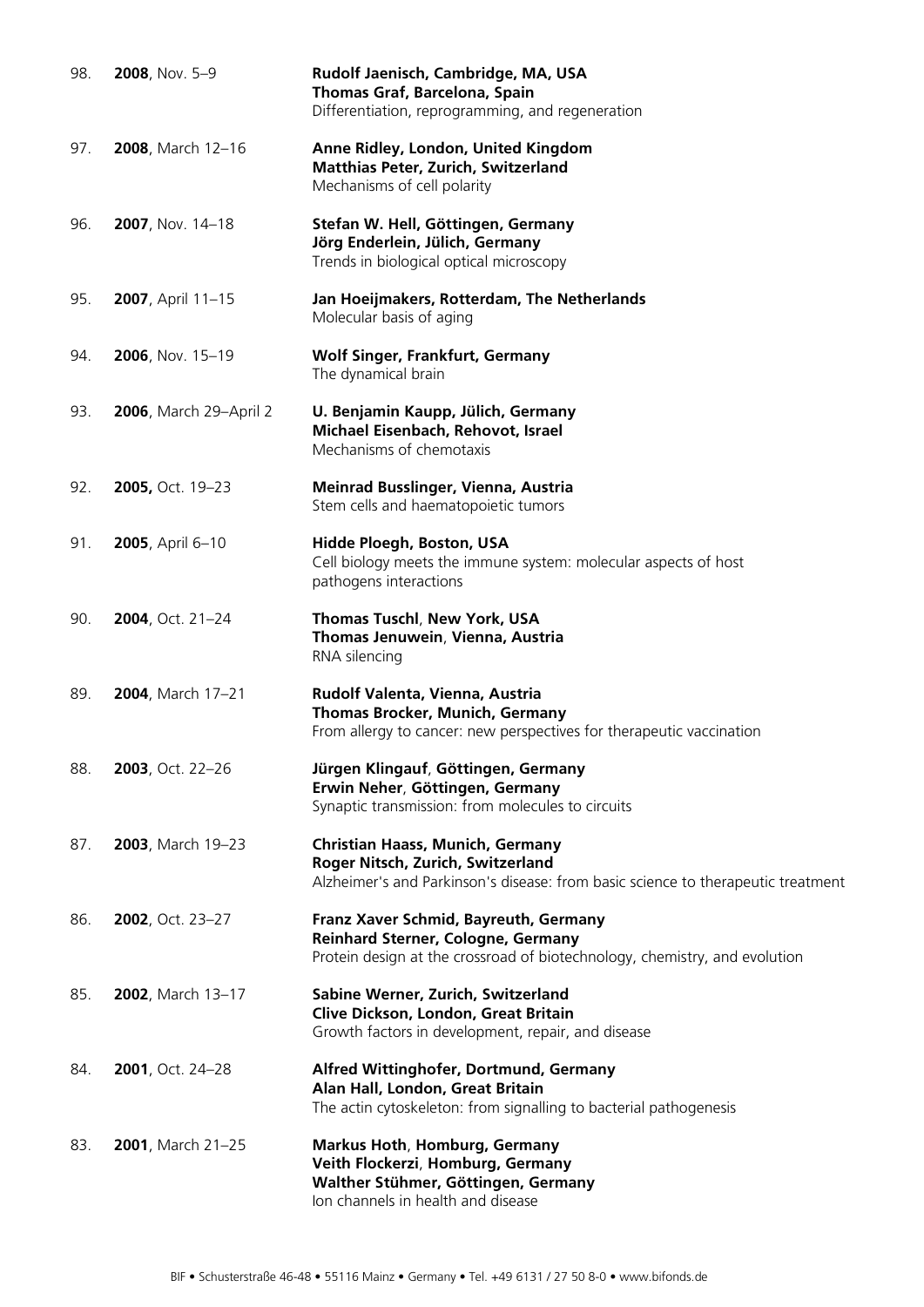| 82. | 2000, Oct. 25-29             | Reinhard Jahn, Göttingen, Germany<br>Membrane fusion                                                                                                                     |
|-----|------------------------------|--------------------------------------------------------------------------------------------------------------------------------------------------------------------------|
| 81. | 2000, April 12-16            | <b>Michael Reth, Freiburg, Germany</b><br>Lawrence E. Samelson, Bethesda, MD, USA<br>Signal processing through protein complexes                                         |
| 80. | 1999, Nov. 4-7               | Kim Nasmyth, Vienna, Austria<br>Martin Raff, London, United Kingdom<br>Erwin Wagner, Vienna, Austria<br>Growth control in cells, organs, and animals                     |
| 79. | <b>1999</b> , April 28–May 2 | Peter Herrlich, Karlsruhe, Germany<br>Hartmut Land, London, United Kingdom<br>Parallels in cancer and embryonic development                                              |
| 78. | 1998, Oct. 7-11              | Bernhard Horsthemke, Essen, Germany<br>Molecular mechanisms in human malformation syndromes                                                                              |
| 77. | 1998, March 4-8              | <b>Wolf Singer, Frankfurt, Germany</b><br>Christoph von der Malsburg, Bochum, Germany<br>The role of timing in neuronal processing                                       |
| 76. | 1997, Oct. 15-19             | Cord Michael Becker, Erlangen, Germany<br>Adriano Aguzzi, Zurich, Switzerland<br>Neurological disease: models, molecules, and mechanisms                                 |
| 75. | 1997, March 5-9              | Christiane Nuesslein-Volhard, Tübingen, Germany<br>Eric Wieschaus, Princeton, NJ, USA<br>Gradients in development – formation and interpretation                         |
| 74. | <b>1996, Oct. 2-6</b>        | Werner Franke, Heidelberg, Germany<br>Rolf Kemler, Freiburg, Germany<br>Cell junctions and disease                                                                       |
| 73. | 1996, March 27-31            | Gert Riethmüller, Munich, Germany<br>Dormant cancer and latent infection: novel strategies for immune intervention                                                       |
| 72. | 1995, Nov. 1-5               | Norbert E. Fusenig, Heidelberg, Germany<br>Petra Boukamp, Heidelberg, Germany<br>Tumor angiogenesis and anti-angiogenesis: a major aspect in<br>tumor-stroma interaction |
| 71. | <b>1995</b> , March 22-26    | U. Benjamin Kaupp, Jülich, Germany<br>G.H. Gold, Philadelphia, PA, USA<br>Signal transduction in vision and the chemical senses                                          |
| 70. | 1994, Oct. 5-9               | Fritz Melchers, Basel, Switzerland<br>Lymphopoiesis                                                                                                                      |
| 69. | <b>1994</b> , March 9-13     | Hinrich Rahmann, Stuttgart, Germany<br>The neurobiology of memory formation in vertebrates: neuronal plasticity<br>and brain function                                    |
| 68. | 1993, Oct. 27-31             | Michael Schramm, Jerusalem, Israel<br>Heinrich Betz, Frankfurt, Germany<br>Open problems in brain glutamate receptors:<br>structure, function, and neurotoxicity         |
| 67. | 1993, March 17-21            | Anna Starzinski-Powitz, Cologne, Germany<br>Don Fishman, New York, USA<br>Molecular and cellular biology of muscle development: in vivo analysis                         |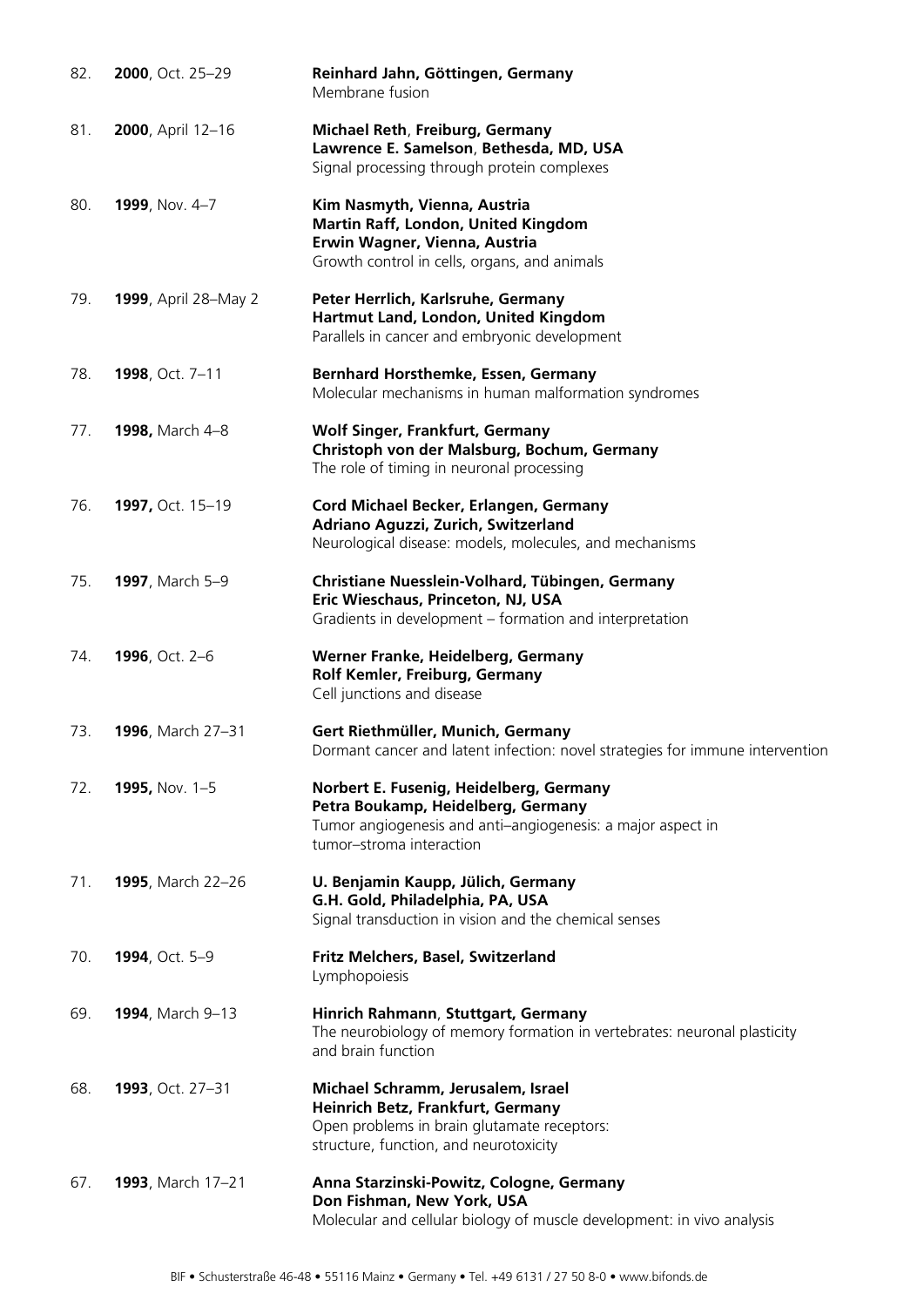| 66. | 1992, Nov. 4-8                | Wolfram Ostertag, Hamburg, Germany<br>Somatic gene therapy – gene transfer and differentiation                                                                                         |
|-----|-------------------------------|----------------------------------------------------------------------------------------------------------------------------------------------------------------------------------------|
| 65. | 1992, March 4-8               | Sergej Fedoroff, Saskatoon, Canada<br>Georg W. Kreutzberg, Martinsried, Germany<br>Neuroimmune networks: cell-cell communication and response<br>to injury and regeneration in the CNS |
| 64. | 1991, Oct. 16-20              | John G. Nicholls, Basel, Switzerland<br>Eric Shooter, Stanford, CA, USA<br>Development, regeneration, and plasticity of the nervous system                                             |
| 63. | 1991, March 6-10              | Georg Wick, Innsbruck, Vienna<br>Immune-endocrine interactions                                                                                                                         |
| 62. | 1990, May 9-13                | Guenter Pasternak, Berlin-Buch, Germany<br>Monoclonal antibodies in cancer research and diagnostic                                                                                     |
| 61. | 1990, March 28-April 1        | Gerd Heusch, Essen, Germany<br>Adrenergic mechanisms in myocardial ischemia                                                                                                            |
| 60. | 1990, Febr. 14-18             | <b>Benno Hess, Dortmund, Germany</b><br>Deterministic chaos in biology and medicine                                                                                                    |
| 59. | 1989, April 12-16             | G.A. Robison, Houston, TX, USA<br>Drug action at the molecular level: differences<br>between agonists and antagonists                                                                  |
| 58. | <b>1989</b> , March 1-5       | Gerald and Heide Schatten, Madison, WI, USA<br>Nuclear cytoskeletal interactions                                                                                                       |
| 57. | 1988, Oct. 5-9                | Gerd Hunsmann, Göttingen, Germany<br>Antiretroviral chemotherapy                                                                                                                       |
| 56. | 1988, May 11-15               | Rolf Knippers, Konstanz, Germany<br>A.J. Levine, Princeton, NJ, USA<br>Transforming proteins of DNA tumor viruses                                                                      |
| 55. | 1988, March 2-6               | Ludwig Heilmeyer, Bochum, Germany<br>Signal transduction and protein phosphorylation                                                                                                   |
| 54. | <b>1987</b> , Sept. 30–Oct. 4 | Harald zur Hausen, Heidelberg, Germany<br>Papillomavirus in human genital cancer: causative<br>role and practical consequences                                                         |
| 53. | 1987, May 13-17               | Hans Neurath, Seattle, WA, USA<br>E. Davie, Seattle, WA, USA<br>Fritz Melchers, Basel, Switzerland<br>Proteolytic processing and biological function                                   |
| 52. | 1986, Oct. 8-11               | Bernd Hamprecht, Tübingen, Germany<br>Dennis Monard, Basel, Switzerland<br>Molecular factors involved in the development of the nervous system                                         |
| 51. | <b>1986, April 23-27</b>      | Bob Williamson, London, United Kingdom<br>Human gene mapping and molecular pathology                                                                                                   |
| 50. | 1985, Oct. 2-6                | Werner Kalow, Toronto, Canada<br>Werner Goedde, Hamburg, Germany<br>Ethnic differences in reactions to drugs and other xenobiotics                                                     |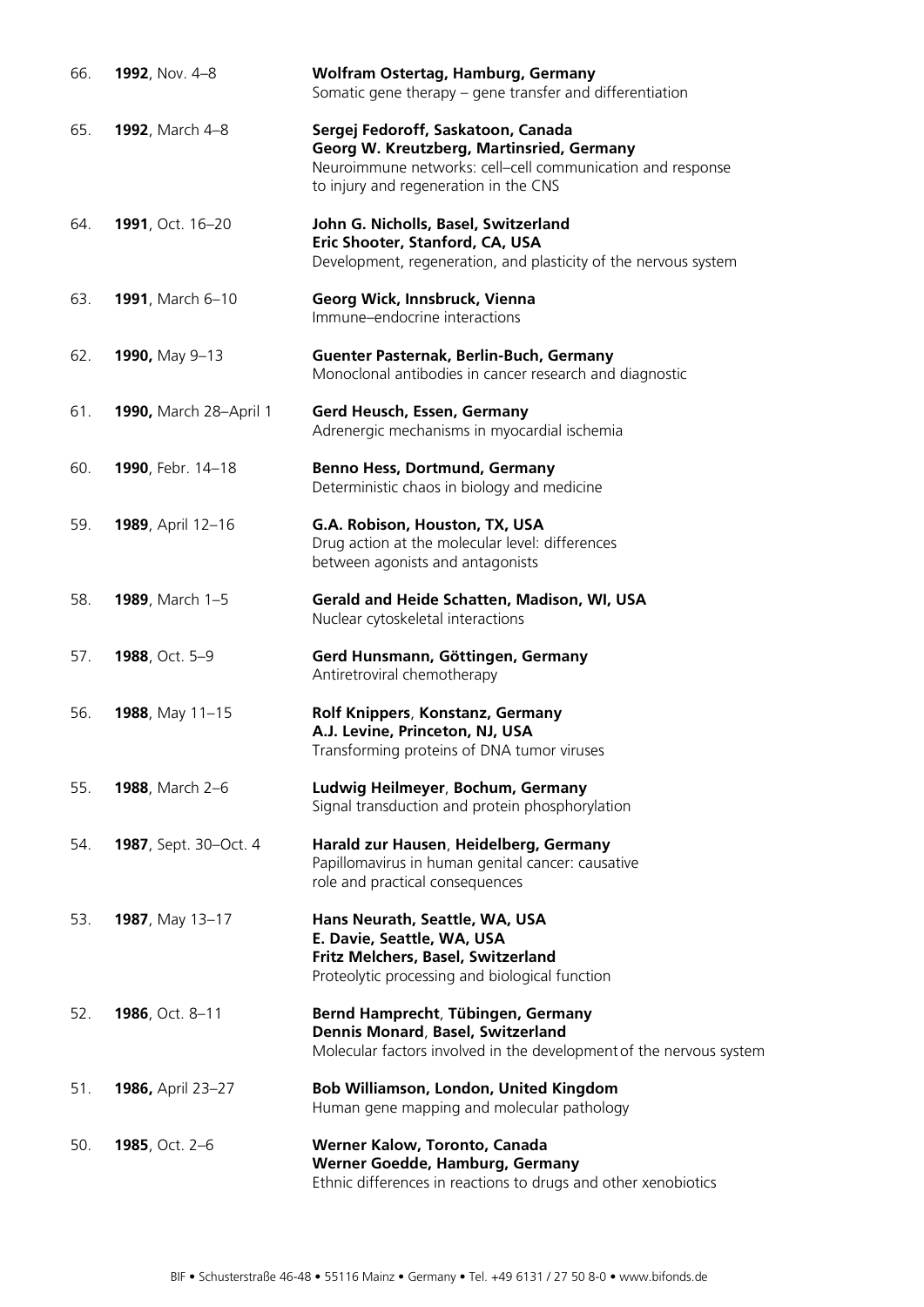| 49. | 1985, May 2-4,         | George Weber, Indianapolis, IN, USA<br>Enzyme-pattern-targeted chemotherapy                                                                                                                              |
|-----|------------------------|----------------------------------------------------------------------------------------------------------------------------------------------------------------------------------------------------------|
| 48. | 1984, Oct. 17-21       | Paul Gerhard Spieckermann, Göttingen, Germany<br>Hans-Michael Piper, Göttingen, Germany<br>Isolated adult heart muscle cells, a new model for<br>studies on cardiac metabolism, functions, and structure |
| 47. | 1984, Oct. 10-14       | Alfred P. Fishman, Philadelphia, PA, USA<br>Endothelium                                                                                                                                                  |
| 46. | 1983, Oct. 5-9         | Sydney Brenner, Cambridge, United Kingdom<br>Impact of modern molecular genetics on human biology and medicine                                                                                           |
| 45. | 1983, March 17-19      | Wolfgang Kübler, Heidelberg, Germany<br>A. Katz, Farmington, CT, USA<br>Myocardial ischemia: pathogenesis, mechanisms and clinical implications                                                          |
| 44. | 1982, Oct. 20-24       | Dennis Chapman, London, United Kingdom<br>Trigger processes and biological membranes                                                                                                                     |
| 43. | 1982, Oct. 15-17       | Sabine von Kleist, Freiburg, Germany<br>Transformation of the cell                                                                                                                                       |
| 42. | 1982, Oct. 6-8         | Ernst Schöpf, Freiburg, Germany<br>Meditors of allergy and inflammation                                                                                                                                  |
| 41. | 1981, Oct. 15-17       | Leo Sachs, Jerusalem, Israel<br>Concepts in development and malignancy                                                                                                                                   |
| 40. | 1981, Oct. 1-3         | Michael Schramm, Jerusalem, Israel<br>Fusion and implantation in biological membranes                                                                                                                    |
| 39. | 1980, Oct. 2-4         | Helmut Holzer, Freiburg, Germany<br>Metabolic interconversion of enzymes                                                                                                                                 |
| 38. | 1980, March 6-9        | W. Loewenstein, Miami, FL, USA<br>Structure and dynamics of membrane channels                                                                                                                            |
| 37. | 1979, Oct. 18-20       | G.A. Robison, Houston, TX, USA<br>Drug action at the molecular level: differences between<br>agonists and antagonists                                                                                    |
| 36. | 1979, May 10-12        | Hans Dierck Waller, Tübingen, Germany<br>Critical issues of bone marrow transplantation                                                                                                                  |
| 35. | 1978, Oct. 26-28       | J.M. van Rossum, Nijmege, Netherlands<br>Fred Koss, Biberach, Germany<br>Pharmacokinetics during drug development: data analysis and<br>evaluation techniques                                            |
| 34. | 1978, Oct. 19-21       | Heinrich Matthys, Freiburg, Germany<br>Biomedical engineering and data processing in pneumonology                                                                                                        |
| 33. | <b>1978, April 6-8</b> | Leo Sachs, Rehovot, Israel<br>The genetic control of cell differentiation and malignancy                                                                                                                 |
| 32. | 1977, Oct. 13-15       | A.G. Motulsky, Seattle, WA, USA<br>Human genetic variation in response to medical and<br>environmental agents: pharmacogenetics and ecogenetics                                                          |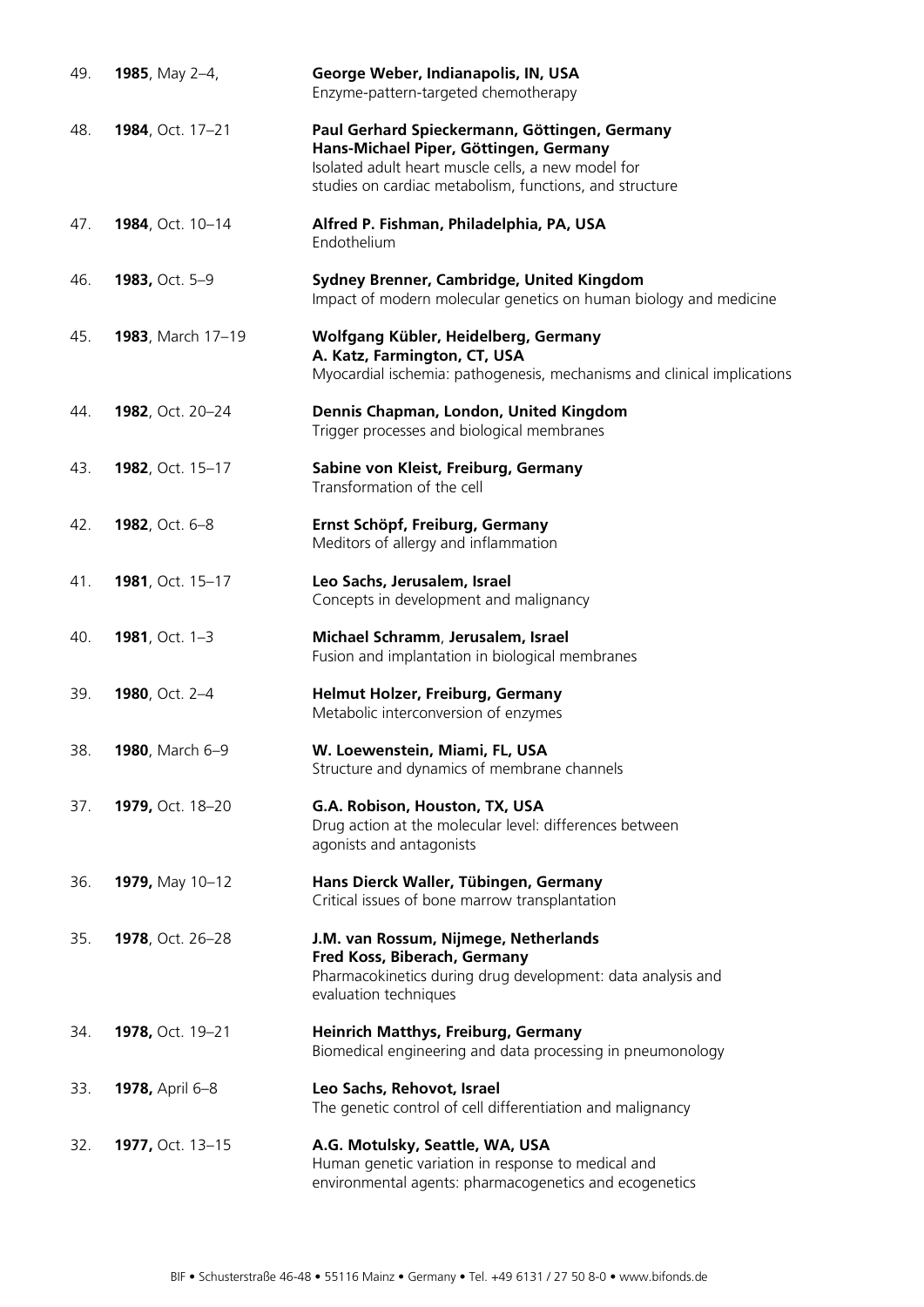| 31. | 1977, March 30-April 2    | Max Burger, Basel, Switzerland<br>Receptors: signal transmission                                                                                                            |
|-----|---------------------------|-----------------------------------------------------------------------------------------------------------------------------------------------------------------------------|
| 30. | 1976, Oct. 14-16          | Alfred P. Fishman, Philadelphia, PA, USA<br>Non-respiratory functions of the lung in health and disease                                                                     |
| 29. | 1976, March 25-27         | N.D. Goldberg, Minneapolis, MI, USA<br>Cyclic nucleotides as regulators of proliferation and<br>differentiated cell function                                                |
| 28. | <b>1975, April 24-27</b>  | W.R. Loewenstein, Miami, FL, USA<br>Informationtransfer between cells                                                                                                       |
| 27. | 1975, March 6-8           | P. Harris, London, United Kingdom<br>Perfusion of the lung                                                                                                                  |
| 26. | 1974, March 28-30         | Walter Kukovetz, Graz, Austria<br>Cyclic AMP and membranes                                                                                                                  |
| 25. | 1974, March 21-23         | L.L.M. van Deenen, Utrecht, The Netherlands<br>Dynamic of membranes                                                                                                         |
| 24. | 1973, Oct. 15-27          | Gustav V.R. Born, Cambridge, United Kingdom<br>Rudolf Gross, Köln, Germany<br>Platelets in thrombosis: their clinical significance and the<br>evaluation of potential drugs |
| 23. | <b>1973</b> , March 22-24 | Donald F. Hoelzl-Wallach, Boston, MA, USA<br>Membrane aspects of neoplasia                                                                                                  |
| 22. | 1972, April 13-15         | Friedrich Vogel, Heidelberg, Germany<br>Spontaneous mutation                                                                                                                |
| 21. | 1972, March 23-25         | Franz Gross, Heidelberg, Germany<br>P. Wolff, Mainz, Germany<br>Physiology and pathology of vascular response                                                               |
| 20. | 1971, Oct. 28-30          | Dennis Chapman, Sheffield, United Kingdom<br>Recent physical studies of the structure of biomembranes                                                                       |
| 19. | 1970, Oct. 30-31          | Dietrich W. Lübbers, Dortmund, Germany<br>Problems of muscular circulation                                                                                                  |
| 18. | 1970, March 13-14         | Hans Werner Goedde, Hamburg, Germany<br>Georg-Wilhelm Löhr, Freiburg, Germany<br>Hans-Dierck Waller, Tübingen, Germany<br>Pharmacogenetics                                  |
| 17. | 1970, March 6-7           | Werner Kaufmann, Tübingen, Germany<br>Hans-Erhard Bock, Tübingen, Germany<br>Renin-angiotensin-aldosteron system and the influence of drugs                                 |
| 16. | 1969, Oct. 31-Nov. 1      | Paul Schölmerich, Mainz, Germany<br>G. Gerlach, Aachen, Germany<br>Arrest, survival time, and reanimation of the heart                                                      |
| 15. | 1969, Oct. 24-25          | W. Kalkoff, Freiburg, Germany<br>Psoriasis                                                                                                                                  |
| 14. | 1968, April 5-6           | Ernst Lüthy, Zürich, Switzerland<br>Hypertrophy and hyperplasia in the heart                                                                                                |